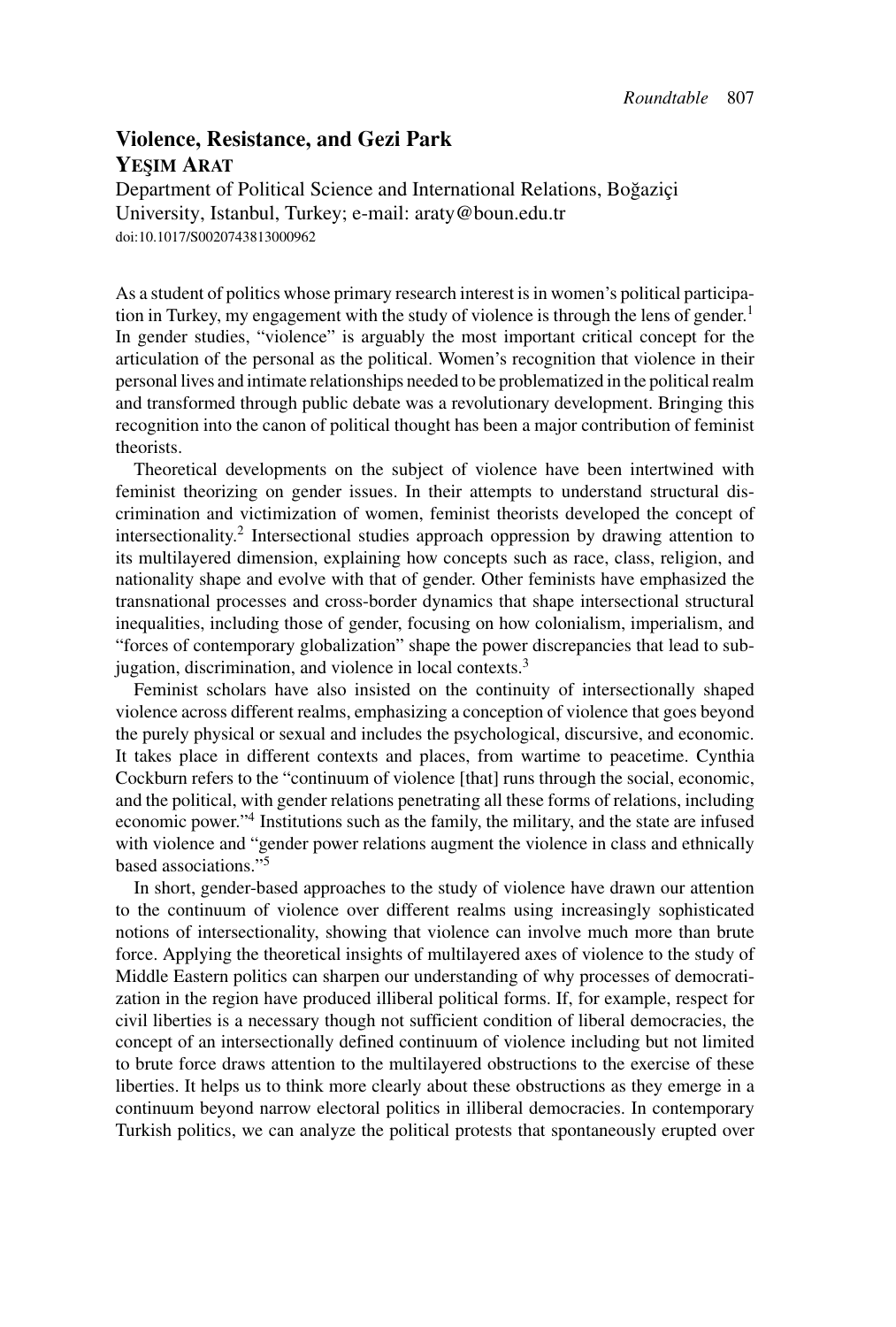the preservation of Gezi Park in Taksim Square as forms of resistance to a continuum of violence enacted by an increasingly authoritarian government. Similar to the Arab Spring in its demand for freedoms and in its extensive reliance on social media (though the protesters in Gezi did not demand regime change), Gezi exemplifies both violence and resistance.

At the most explicit level, the events at Gezi were characterized by the state's brutal (and in some cases fatal) employment of police violence against the peacefully protesting occupiers of the park. At the same time, we can conceptualize government policies infringing upon the civil liberties of secular groups as subtle forms of violence enacted in different realms along a continuum and affecting different gender, ethnic, religious, and class groups differently. The protestors in the park were mostly middle-class, welleducated, and young men and women. More than a third were students with no prior experience in protest activity.<sup>6</sup> Most did not have party affiliations and came to the park as ordinary citizens with different identities, inclinations, and ideologies; they included Kemalists, leftists, environmentalists, feminists, LGBT activists, Kurds, Alevis, soccer fans, professionals, and workers. What united them was that they felt their rights had been violated by the government; their solidarity in opposing this violation gave them an opportunity to bridge their differences. For example, as they helped one another in defiance of police violence, many young Turks began to realize how Kurdish rights had been violated by the state for decades, just as they felt their rights were being violated in the protests.

Subtle government violence has taken many forms across broad domains since the Justice and Development Party (AKP) came to power for the second time in the 2007 general elections. The government has undermined the separation of powers and established its own judiciary; discouraged the teaching of evolution to create a pious generation; cracked down on the independent press, jailed journalists, and pushed others to selfcensorship; threatened secular lifestyles with restrictions on access to alcohol, closure of public theaters, and theater houses; and attempted to restrict women's choices by repealing abortion rights. Urban public space was constantly encroached upon through political decisions that allowed party cronies to build fortunes. No attention was paid to the advice of city planners or architects and little public debate on these projects took place. While most of these restrictions might have been approved by the 50 percent of the population who voted for the AKP government, the other half felt their rights were violated. The majoritarian understanding of democracy on the part of government was accompanied by the violation of minorities' rights.

The continuum of domestic violence has been exacerbated by the state's endorsement of transnationally shaped neoliberal economic policies. The government's plan to build a new shopping mall and residential complex within a replica of an Ottoman military barrack on the park grounds was interpreted by protesters as fueling rampant consumerism and commercialism, supported with heavy international borrowing. Politics at the local level was thus intertwined with cross-border forces and neoliberal transnationalism. Even the pepper gas sprayed against the protestors was imported from Brazil.

Middle Eastern experiences of violence could also contribute to theoretical developments in violence because they trigger new forms of resistance. Unique humor and sharp satire became peaceful tools of resistance in the Gezi case. Creative banners and jokes drew attention to the nature of violence and the reasons for protesting. A list of songs